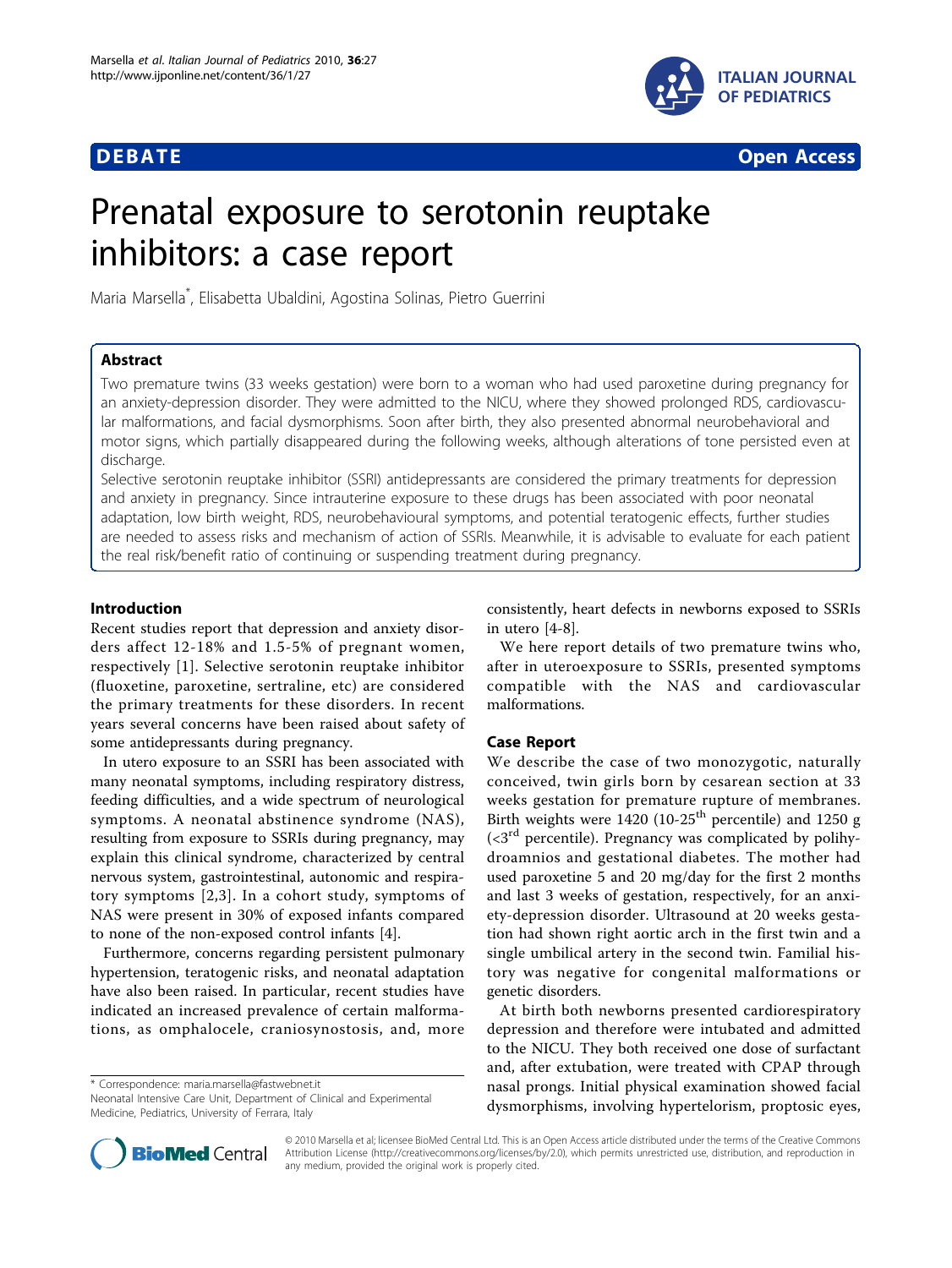hypoplasic nasal pyramide, wide antiverse nostrils. During the second day of life, the newborns also developed neurobehavioral and motor signs (hyperreactivity, irritability, jitteriness, hyperextension of the trunk and limbs with worsening of dyspnea during manipulations).

Echocardiograms in the first twin confirmed a right aortic arch and documented in both patients moderate valvular pulmonary stenosis and small ostium secundum. Cerebral ultrasound was normal in the first twin, while the second presented bilateral parietal hyperechogenic spots, which had disappeared at the first postdischarge ultrasound. Hemochrome, plasma electrolytes, glycemia, C-reactive protein, urine exam, and hemocolture excluded inflammatory/infectious and metabolic disorders. Kariotypes were normal in both twins.

In the following days they remained quite unstable and required n-CPAP for 34 and 28 days. Oxygen-therapy was continued till the  $52<sup>nd</sup>$  and  $55<sup>th</sup>$  day, respectively. Neurobehavioral and motor signs decreased slowly during the following weeks.

At discharge at 95 days the first twin presented hypertone at the lower limbs and the second a hypotonic syndrome with mild developmental delay in motor acquisitions; both had mild retractions, tachypnea and nasal congestion. Echocardiograms confirmed the presence of moderate valvular pulmonary stenosis.

At 6 months follow-up, the twins showed an adequate psychomotor development with resolution of neurobehavioral and respiratory symptoms.

### **Discussion**

Exposure to SSRIs has been associated with poor neonatal adaptation, low birth weight and a clinical picture characterized by neurobehavioral, gastrointestinal, respiratory and somatic symptoms [[2](#page-2-0)]. These findings have stimulated studies regarding their use in pregnancy and possible effects on fetus and newborn.

In literature, the most common neurobehavioral symptoms described in exposed newborns are: hypo or hypertonia, hyperreflexia, tremor, jitteriness, irritability, constant crying, agitation, spasms, seizures, and sleep disturbances. Higher rates of vomiting, diarrhoea, tachycardia, hypoglycemia, feeding difficulty, hyper or hypothermia and jaundice have also been described [[9,10\]](#page-2-0).

As of November 2001, the FDA Adverse Event Reporting System contained 210 possible SRI-related neonatal behavioural syndrome cases, of which 57 met criteria for FDA case definition of NAS, and 37 seemed to be consistent with an acute neonatal toxicity syndrome [\[9\]](#page-2-0).

In the withdrawal syndrome sleep disturbances, neurological, gastrointestinal, motor, and somatic changes are most frequent. Onset is between 2 days to 1 month from birth, and duration of symptoms is less than 2 weeks [[10](#page-2-0)]. The toxicity syndrome is characterized by symptoms which appear within the first hours after birth and usually present as neurobehavioral changes and respiratory difficulties (retractions, apnea/bradycardia, cyanosis, tachypnea and nasal congestion) [[11](#page-2-0)].

While neurobehavioral, gastrointestinal and somatic manifestations are quite similar to those seen in adults assuming SSRIs, the respiratory problems, which may require prolonged hospitalization and ventilatory support, are not easily explained. Epidemiological and experimental data suggest an association between maternal use of SSRIs and the prevalence of persistent pulmonary hypertension of the newborn [[12,13](#page-2-0)]. However it is not easy to establish to which extent neonatal respiratory symptoms in exposed newborns are related to pulmonary hypertension.

In this case report we were not able to assess whether respiratory symptoms result either from a serotoninergic syndrome or simply from prematurity. The twins' gestational age does not explain such a prolonged RDS; on the other hand, there is evidence that preterms, born to mothers assuming SSRIs during pregnancy, are more susceptible to the effects of these drugs than term newborns. A recent retrospective cohort study demonstrated a higher prevalence of behavioral (100% vs 69.1%) and respiratory symptoms (66.7% vs 25.5%) and a longer median length of stay in preterm newborns compared to term newborns (14.5 vs 3.6 days) [\[10](#page-2-0)]. Furthermore, as described in literature, the rate of prematurity itself was higher in the exposed group compared to a group of unexposed infants.

Our twins obviously had other reasons to be born prematurely (i.e. severe polihydroamnios), but we cannot exclude that paroxetine may have contributed.

The risk of malformations after antenatal exposure to SSRIs remains controversial [\[14\]](#page-2-0). While early studies excluded major teratogenic effects of these drugs, in recent years associations between the exposure to specific SSRIs and selected malformations have been reported [[5,6,15\]](#page-2-0). In particular an analysis of the association between specific birth defects and first trimester exposure to paroxetine showed a significant increase in right ventricular outflow tract obstruction [[7\]](#page-2-0). The clinical history of our twins characterized by an exposure of 7-8 weeks, during the first trimester, and presence of pulmonary stenosis is consistent with these previous findings. However, large, prospective studies are warranted to assess the teratogenic potential of SSRIs and answer this relevant safety question.

In order to prevent SSRI syndrome in newborns it has been suggested to taper or discontinue treatment 2 weeks prior to delivery, with resumption after birth [[12](#page-2-0)]. This approach is not always applicable because of